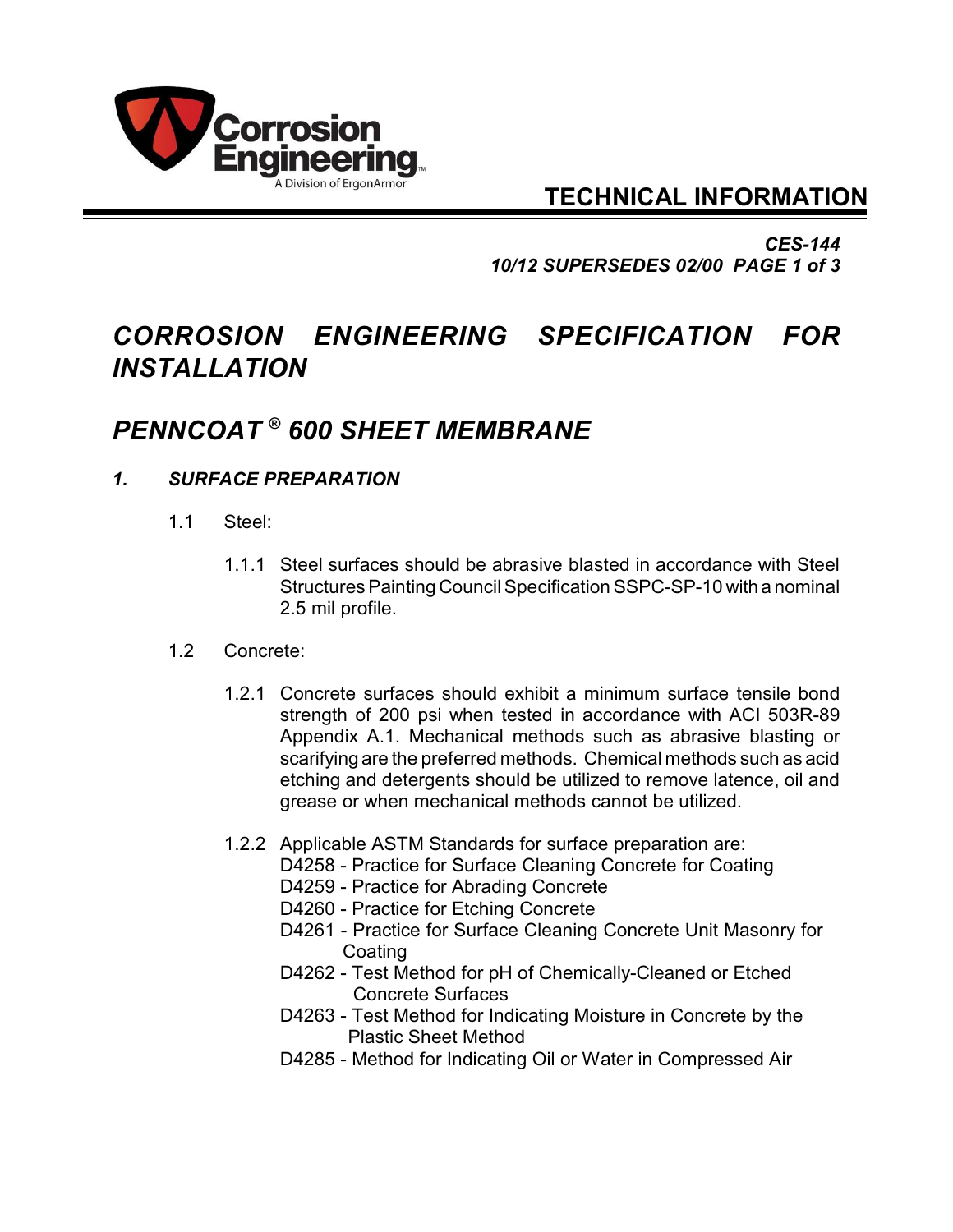### *2. PENNCOAT 600 PRIMER*

- 2.1 Do not attempt application if substrate temperature is within  $5^{\circ}F$  of dew point, if relative humidity is greater than 95%, or below temperatures of 40 $\degree$ F.
- 2.2 Application
	- 2.2.1 Mixing: Stir PENNCOAT 601 Primer thoroughly prior to application. Do not thin. Observe all safety guidelines asa outlined on product labels and MSDS sheets.
	- 2.2.2 Application: PENNCOAT 601 Primer should be applied with a stiff brush or roller, and worked into the surface with a strong scrubbing action so as to thoroughly wet into and penetrate the concrete surface. Excess primer should be removed from the surface. Do not allow puddling.
	- 2.2.3 Allow primer to dry to touch before proceeding with installation of PENNCOAT 600 Sheet Membrane. Any area that have dried beyond 24 hours should be re-primed. A tack free state should be reached in 60 minutes at  $70^\circ$ F.

#### *3. PENNCOAT 600 SHEET MEMBRANE APPLICATION*

- 3.1 PENNCOAT 600 Sheet Membrane is ready for application onto primed surface with no special additional preparation.
- 3.2 Apply PENNCOAT 600 Sheet Membrane onto primed surface, peeling back release film from back side of sheet membrane as work progresses.
- 3.3 Press PENNCOAT 600 Sheet Membrane tight into primer by use of even firm force applied with hard rollers. Remove any entrapped air bubbles as work progresses.
- 3.4 Precutting and dry fitting of membrane into smaller sizes is recommended for pump pads, changes of direction, and any areas where tight or confining space limits access.
- 3.5 PENNCOAT 600 Sheet Membrane has a 3" wide specially designed leading edge to allow sheet edges to be evenly aligned and butted together. After fitting sheet seams together, apply low temperature "yellow" heat (not higher temperature blue flame) from a an open flame source such as a propane torch. Carefully melt seams together so as to create a seamless joint.